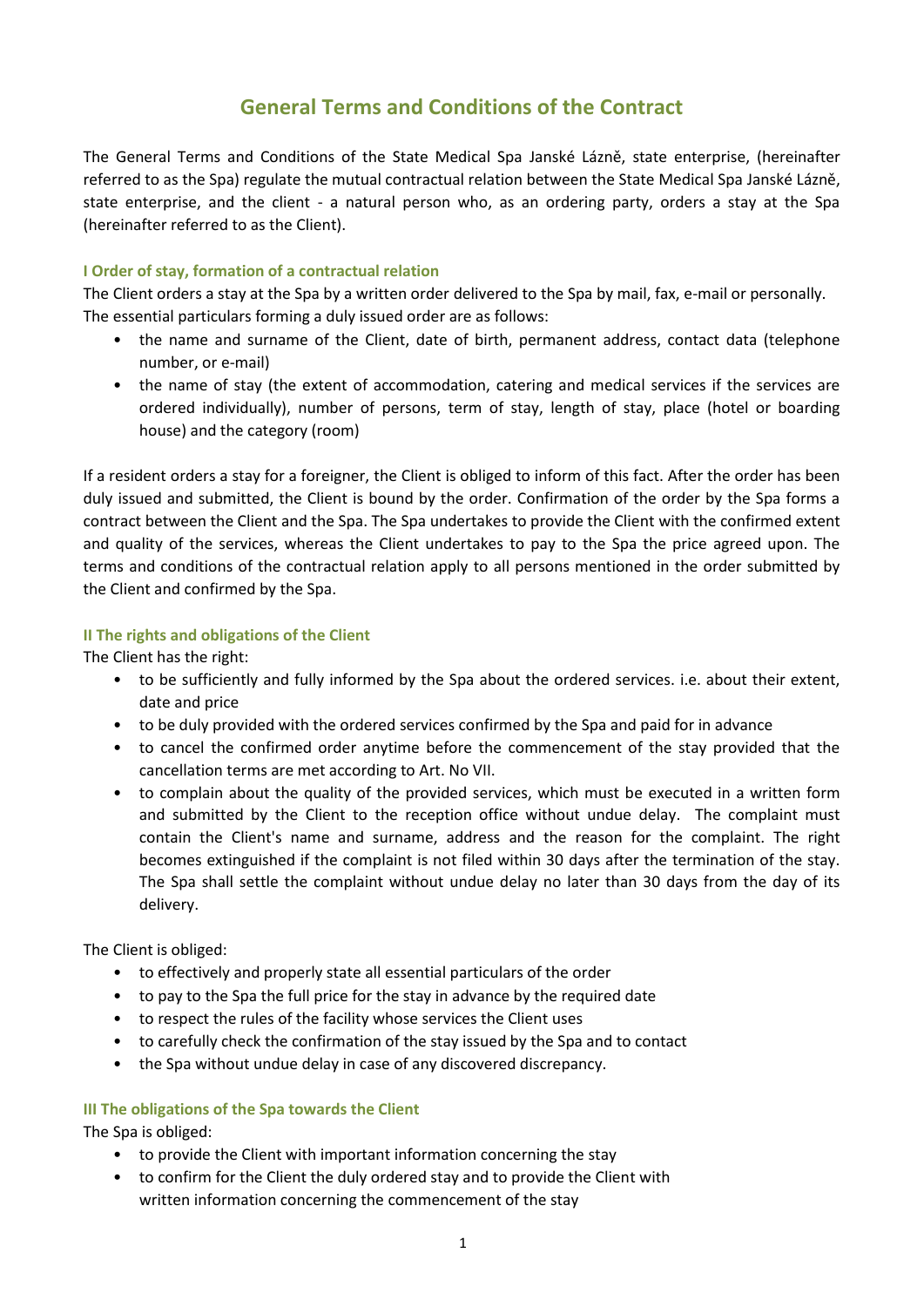- to provide the Client with the services in the confirmed extent and quality
- in case of the Client's withdrawal from the confirmed order of stay, to pay out the advance paid for the stay is a stay of the stay of the stay is a stay of the stay in the stay is stay in the stay in the stay is

or, if cancellation fees arise, the difference between the paid advance and the respective cancellation fees no later than 14 days after the written cancellation has been received

A part of the services provided by the Spa is not provision of medical care to the Client as a result of an injury or sudden disease in the course of the client's stay, except for provision or arrangement of necessary aid to the Client who is in danger of his/her life or shows signs of a serious health disorder (see Art 9 (4) (b) of Act No. 20/1966 Coll.) Nevertheless, the Spa will also provide advice or assistance to the Client with seeking medical attention in the case of less serious health disorder.

The admission to the rehabilitation swimming pool for a period of 2 hours a day (on Monday - Friday from 4.00 p.m. to 9.00 p.m. and on Saturday, Sunday, holidays from 1.00 p.m. to 9.00 p.m.) is a service provided to the clients for free, i.e. it is not included in the basic price of stay. Failure to provide this service does not entitle the Client to any compensation made by the Spa. The Spa hereby reserves the right to close the swimming pool for operational reasons.

# **IV Prices of services and method of their payment**

Prices for the services provided by the Spa are quoted in the catalogue "Medical Spa and Recondition Stays for Self-paying Patients", in special offer lists or price lists. In the case of collision of the prices quoted in various public documents, the current price quoted on the Spa's website takes priority.

The Client shall pay 100 % of the stay price. The amount must be paid no later than 30 days before the commencement of stay unless otherwise stated in the confirmation of stay provided by the Spa for a certain period (e.g. New Year's Eve stay). If a stay is ordered in a period of 30 days and less before the commencement of stay, the Client shall be informed of a method of payment for the stay in the confirmation of the stay, or when submitting the order of the stay.

The Client shall make a payment for the ordered services on the basis of an advance invoice by bank transfer or by a cash deposit to the Spa account at

KB Trutnov, account No: 107-3460830287/0100 (CZ)

ČSOB Trutnov, account No: CZ9003000000000266649528 (EUR)

# *When making a payment, you have to state the advance invoice number as a VARIABLE SYMBOL.*

If the deposit on a stay is not paid on the day set by the stay confirmation, the Spa is entitled to withdraw from the confirmed odder. The obligation to make a written cancellation of the ordered services does not become extinguished by failing to pay the deposit. Payment of the deposit means crediting the payment to the Spa account.

In the case that due to the time reasons it is not possible to pay for the stay in advance and the Client pays for the stay on site (by payment card or in cash), based on the agreement made during the reservation, the payment for the stay must be made at the hotel reception before the first service is provided by the Spa.

# **V Confirmation of a stay order**

The confirmation of a stay order issued by the Spa in a form of a written Voucher entitles the Client to use the services paid for. The confirmation of a stay order received by the Client contains the following information: the Client's name and surname, period of stay, the name of stay and accommodation facilities, room category, number of persons, list of the ordered services, price and date of payment. Together with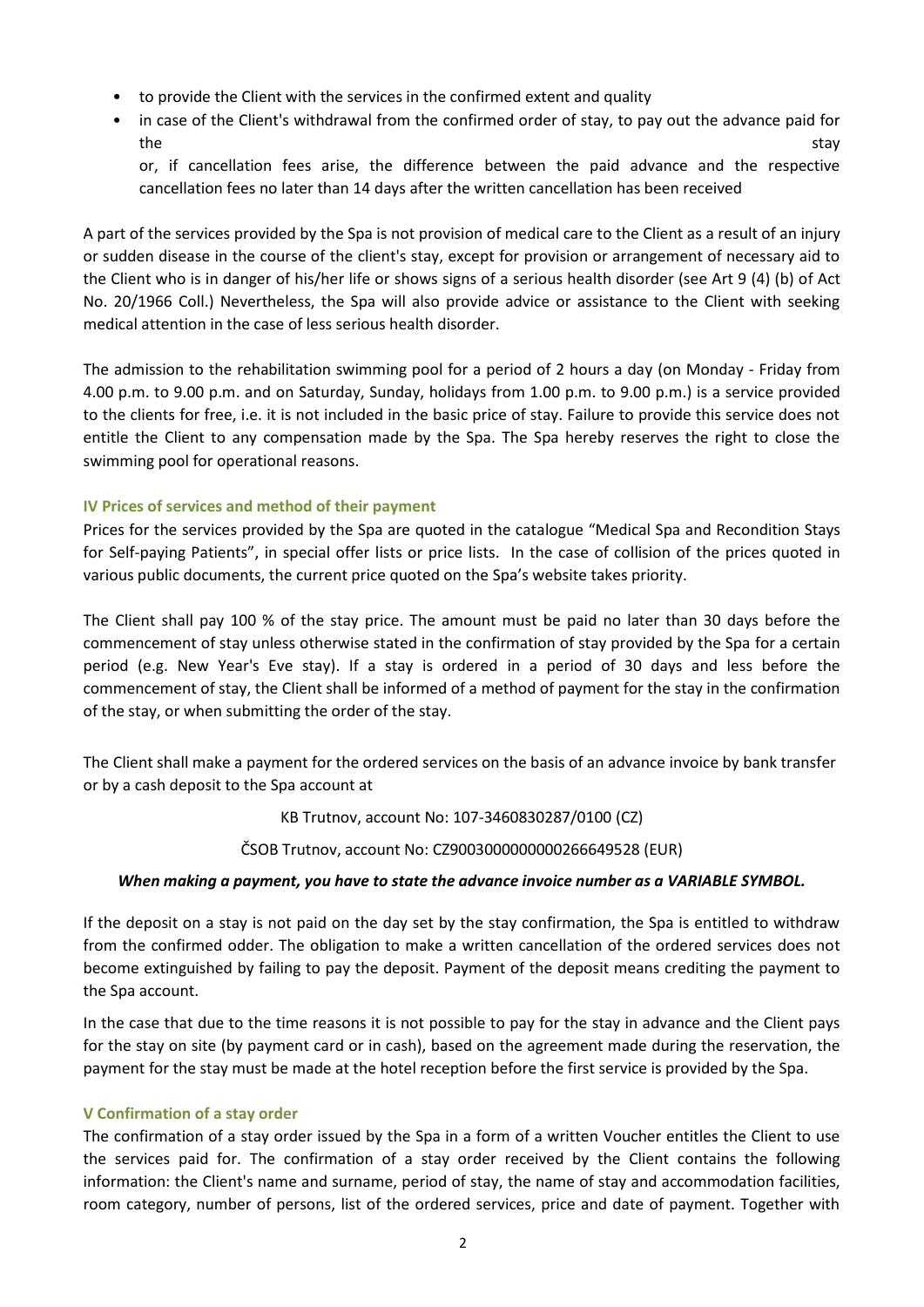the confirmation of the stay order, the Client shall also receive general written information concerning his/her stay. The Client is obliged to make sure that the stated information is correct. If any discrepancy is found, feel free to contact without undue delay the worker in the Spa reception office, who issued the confirmation.

#### **VI Arrival for the stay**

After the arrival the Client will prove his/her identity by his/her ID card and by the confirmation of the stay at the reception of the Spa accommodation facility. After the stated formalities have been completed, the reception attendant will accommodate the Client and provide him/her with additional information concerning the stay.

### **VII Cancellation policy**

The Client has the right to cancel a stay at any time, i.e. cancel a confirmed order. This cancellation by the Client (hereinafter referred to as the cancellation) must be done in writing with proof that it was received by the Spa. The Spa is entitled to a cancellation fee based on the length of stay between the date of cancellation and the first day of the confirmed stay.

**Cancellation fees are based on the total amount, i.e. the confirmed price of the stay, as follows:**

| Cancelling a contracted stay:                        | Amount of the cancellation fee: |
|------------------------------------------------------|---------------------------------|
| 30 days or more                                      | no cancellation fee             |
| $29 - 21$ days                                       | 5% of the price of the stay     |
| $20 - 14$ days                                       | 10% of the price of the stay    |
| $13 - 7$ days                                        | 20% of the price of the stay    |
| $6 - 3$ days                                         | 50% of the price of the stay    |
| $2 - 0$ failure to arrive without prior cancellation | 90% of the price of the stay    |

The date of cancellation is the date when the written cancellation was actually received by the Spa and is included in the above number of days used to calculate the cancellation fee; the first day of stay is not included in this number of days. In the event of a cancelled order, the Spa will finalize the bill within 14 days and return the deposit made with any cancellation fee deducted from the amount. Cancellation fees will not be charged in the event the Client was prevented from staying at the Spa because of the following circumstances – a sudden illness or an injury that makes it impossible for the client to arrive at the agreed time substantiated by a medical certificate, natural disaster, or death of a family member (parent, spouse, child), sending a replacement client for a given date.

If for any reason the Client does not make use of any contractually paid services (late arrival, early departure, non-use of certain services, etc.), he or she is not entitled to any compensation, which also applies to not using services based on the recommendation of the Spa doctor (contraindications, current health condition, etc.)

In the event of a cancellation by one person in a double room 14 days and more in advance, the remaining person must pay a surcharge for a single room. The right of the Spa for cancellation of the cancelled person remains unaffected.

#### **VIII Information for consumers about out-of-court settlement of disputes**

The Spa hereby informs its clients who are users within the meaning of provision of Art. 14 of Act No. 634/1992 Coll., Consumer Protection Act, that the material competent subject for out-of-court settlement of disputes in relation to services or products provided by the Spa is the Czech Trade Inspection Authority, website: adr.coi.cz.